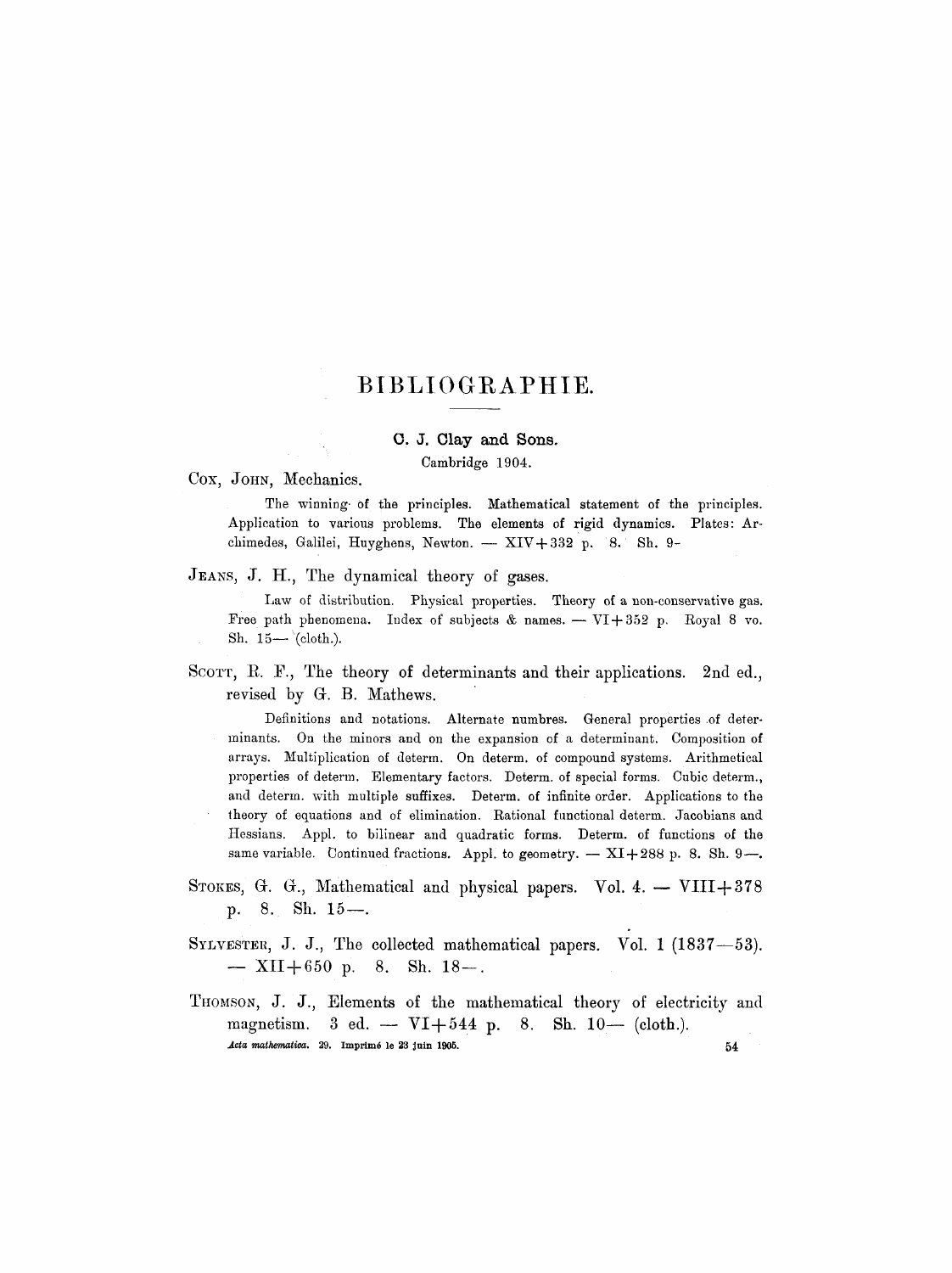# WALKER, J., The analytical theory of light.

Geometrical propositions of the wave-theory. Analytical expression for a train of plane waves. Interference. Interference produced by isotropic plates. Differential equations of the polarisation-vector. Huygens' principle. Fraunhofer's diffraction phenomena. Fresnel's diffr, phenom. More accurate investigation of the problem of diffr. Reflection & refraction at the surface of isotropic media. Double refraction. Determination of the principal wave-velocities. Crystalline reflect. & refract. The interference of polarised light. The study of polar, light. Absorbing media. Dispersion. Structurally & magnetically active media. -- $XV+416$  p. Royal 8 vo. Sh. 15- (cloth.).

WHITTAKER, E. T., A treatise on the analytical dynamics of particles and rigid bodies; with an introduction to the problem of three bodies.

Kinematical preliminaries. The equations of motion. Principles available for the integration. Soluble probiems of particle dynamics. Dynamical specification of bodies. Soluble problems of rigid dynamics. Theory of vibrations. Nonholonomic systems. Dissipative systems. The principles of HAMILTON and GAUSS. Hamiltonian systems & their integral-invariants. The transformationtheory of dynamics. Properties of the integrals of dynamical systems. Reduction of the problem of three bodies. The theorems of BRUNS and POINCARÉ. The general theory of orbits. Integration by trigonometric series. Index.  $-$  XIII+414 p. Royal 8 vo. Sh. 12. 6 d. (cloth.).

### Gauthier-Villars.

Paris 1904-05.

BAIRE, R., Leçons sur les fonctions discontinues.

Premières recherches sur les fonctions discontinues. Les ensembles bien ordonnés et les nombres transfinis. Les ensembles linéaires. Les fonctions d'une variable. Les fonctions de n variables. -- VIII+127 p. 8. Fr. 3,50.

- BOLTZMANN, L., Leçons sur la théorie des gaz. Trad. par A. Galotti et H. B6nard. Avec une introduction et des notes de M. Brillouin. P. 2. Eléments de la théorie de Van der Waals. Discussion physique de la théorie de Van der Waals. Théorèmes de mécanique générale nécessaires pour la théorie des gaz. Gaz à molécules composées. L'équation de V. d. Waals déduite de la notion de viriel. Théorie de la dissociation. Compléments aux théorèmes relatifs à l'équilibre thermique dans des gaz à molecules complexes.  $-$  XII+280 p. 8. Fr.  $10-$ .
- BOREL, E., Leçons sur les fonctions de variables réelles et les développements en séries de polynomes. Réd. par M. Fréchet avec des notes par P. Painlev6 et H. Lebesgue.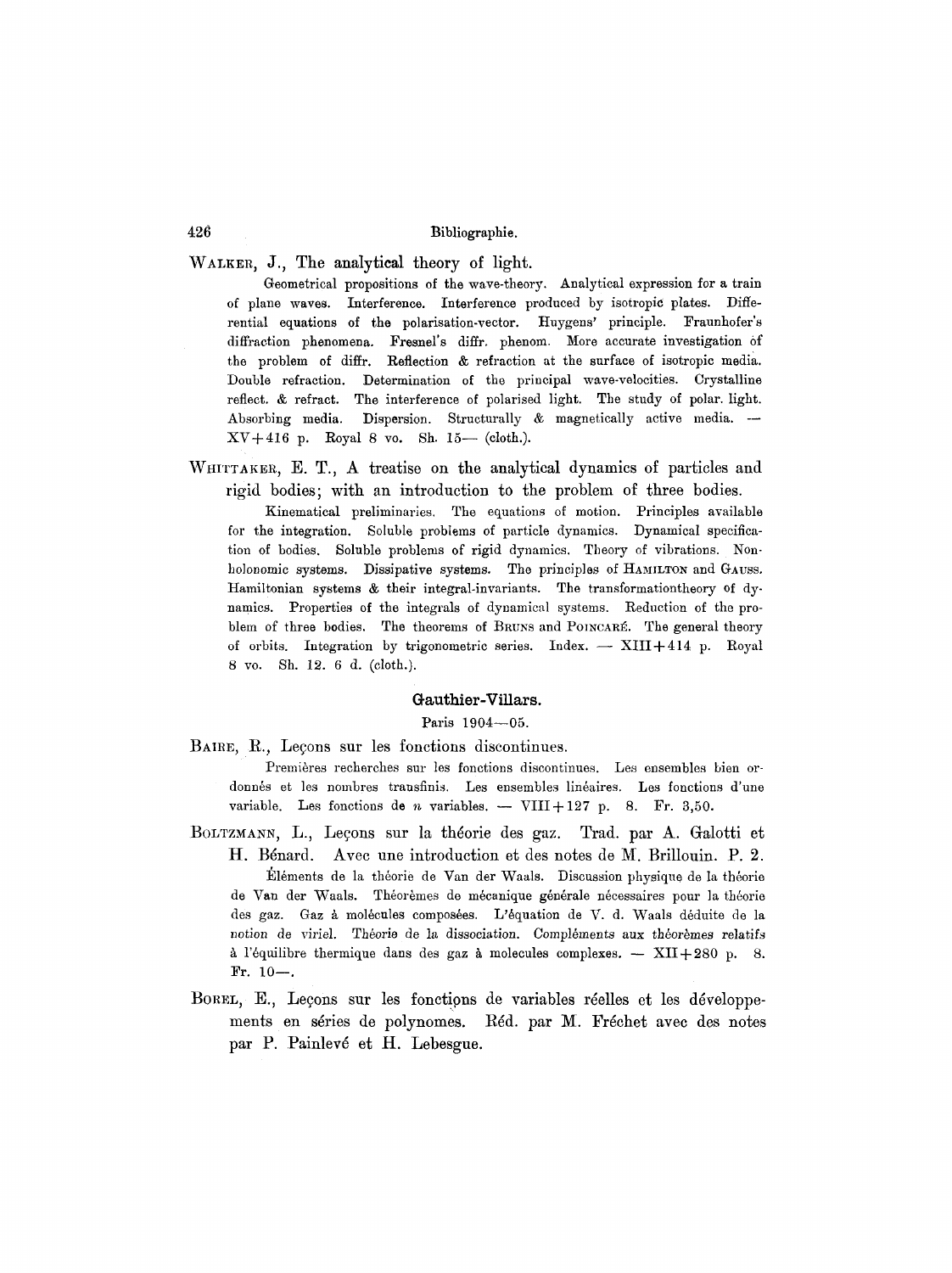Notions générales sur les ensembles. Notions sur la continuité. Séries de fonctions réelles. Représentation des fonctions continues par des séries de polynomes. Représ, des fonct. discontinues par des séries de polynomes. Sur le développement des fonctions analytiques (par P. Painlevé). Démonstr. d'un théorème de M. Baire (par H. Lebesgue). Sur l'existence des fonctions de classe quelconque.  $-$  VIII+160. p. 8. Fr. 4,50.

- Correspondance d'HERMITE et de STIELTJES. Publ. par les soins de B. Baillaud et H. Bourget. Avec une préface de Émile Picard. T. 1 (8 novembre 1882--22 juillet 1889). -  $XX+477$  p. 8. Fr. 16--.
- DARBOUX, G., Etude sur le développement des méthodes géométriques, lue le 24 septembre 1904 au Congrès des sciences à Saint-Louis.  $-34$ p. 8. Fr. 1,50.
- FOUET, E. A., Leçons élémentaires sur la théorie des fonctions analytiques. P. 2.

Théorèmes d'existence. Étude des fonctions analytiques au point de vue de Cauchy, de Weierstrass, de Riemann. -- XI+299 p. 8. Fr. 10--.

FRENET, F., Recueil d'exercises sur le calcul infinitésimal.  $6^{\circ}$  éd. avec un appendice sur les résidus, les fonctions elliptiques, les équations aux dérivées partielles, les équations aux différentielles totales, par H. Laurent.

Calcul différentiel. Calcul intégral.  $-$  XIV+538 p. 8. Fr. 8-.

GOURSAT, E., Cours d'analyse mathématique. T. 2, fasc. 1.

Fonctions analytiques. Equations differentielles. Equations aux dérivées partielles. Eléments de calcul des variations. -  $304$  p. 8. Fr.  $20-$  (prix du t. 2 comp]et pour les sous-cripteurs).

- HUMBERT, M. G., Cours d'analyse professé à l'Ecole Polytechnique. T. 2. Compléments du calcul intégral. Fonctions analytiques et elliptiques. Equations différentielles. -- XVIII+493 p. 8. Fr. 16--.
- LAGUERRE, EDMOND, N., Oeuvres. Publ. sous les auspices de l'Académie des sciences, par Ch. Hermite, H. Poincaré et E. Rouché. T. 2. Géométrie. -- 715 p. 8. Fr. 22-
- LECHALAS, G., Introduction à la géométrie générale. (Actualités scientifiques.) Géom. à une, à deux, à trois et à quatres dimensions. Géom. des espaces à courbure négatives.  $-$  IX+58 p. 8. Fr. 1,75.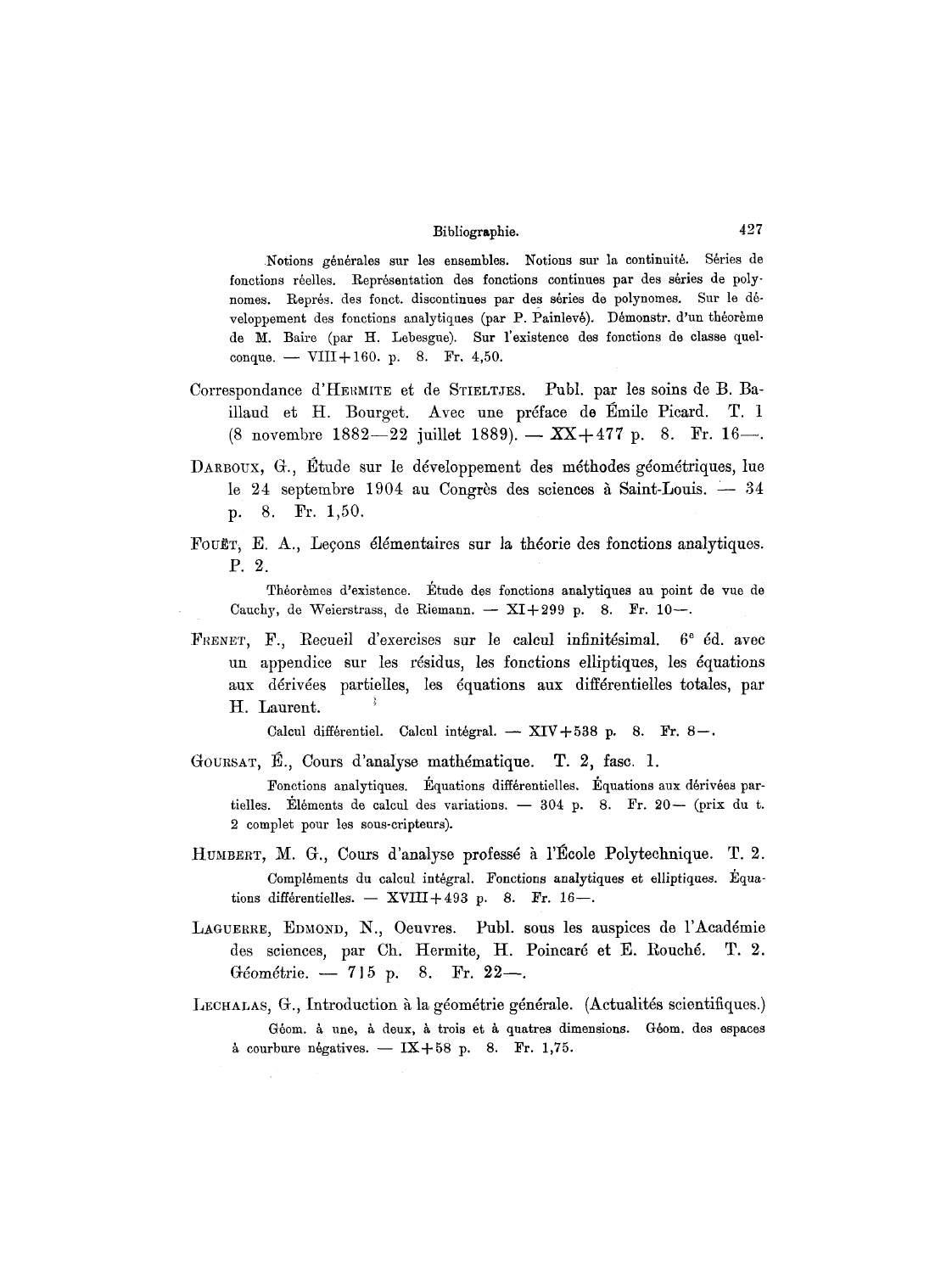- PICARD, E., Traité d'analyse. Fonctions harmoniques et fonctions analytiques. Introduction à la théorie des équations différentielles. 368 p. 8. Fr. 16--.  $2^{\circ}$  éd. rev. et corrigée. T. 2, fasc. 1. Intégrales abéliennes et surfaces de Riemann. -
- PICARD, E., Sur le développement de l'analyse et ses rapports avec diverses sciences. Conférences faites en Amérique.

Trois conférences<sup>T</sup>aites à Clark-University (1899): Sur l'extension de quelques notions mathem, et en particulier de l'idée de fonction depuis un siècle. Quelques vues générales sur la théorie des équations différentielles. Sur la théorie des fonctions analytiques et sur quelques fonctions spéciales. Conférence faite au Congrès de Saint-Louis (1904): Sur le développement de l'analyse mathém, et ses rapports avec quelques autres sciences.  $-167$  p. 8. Fr. 3,50.

- POINCARÉ, H., La théorie de Maxwell et les oscillations hertziennes. La télégraphie sans fil. (Scientia, phys.-mathém. n° 23.) — VI+110 p. 8. Fr. 2- (cart.).
- POINCARÉ, H., Leçons de mécanique céleste, professées à la Sorbonne. T. 1: Théorie générale des perturbations planétaires.

Principes de la dynamique. Le probl, des trois corps. Lo mouvement olliptique. Principes de la méthode de Lagrange. Application de la méth. de Lagrange. Transformations diverses des développements. Le probl. restreint. Théorie élém. des perturbations séculaires. Théorie complète des perturb. sécul. Cas général du probl. des trois corps. Théorème de Poisson. Symétrie des développements. Solutions périodiques. Principe de la méthode de Delauny -- VI+365 p. 8. Fr.

SÉGUIER, J. A. DE, Théorie des groupes finis. Eléments de la théorie des groupes abstraits.

Premières définitions et conséquences immédiates. Diviseurs. Groupes abéliens et hamiltoniens. Groupes d'ordre  $p^m$ . Sur les groupes de mouvements. Sur les matrices et les systèmes linéaires. Sur certaines propriétés des  $g_{p^a}$ . --II+176 p. 8. Fr. 5-.

VIVANTI, G., Leçons élémentaires sur la théorie des groupes de transformations. Professées à l'université de Messine. Trad. par A. Boulanger. Théorie générale des groupes de transformations. Application de la théorie des groupes de transformations aux équations différentielles. Transformations de contact. -- VII+296 p. 8. Fr. 8-

**428**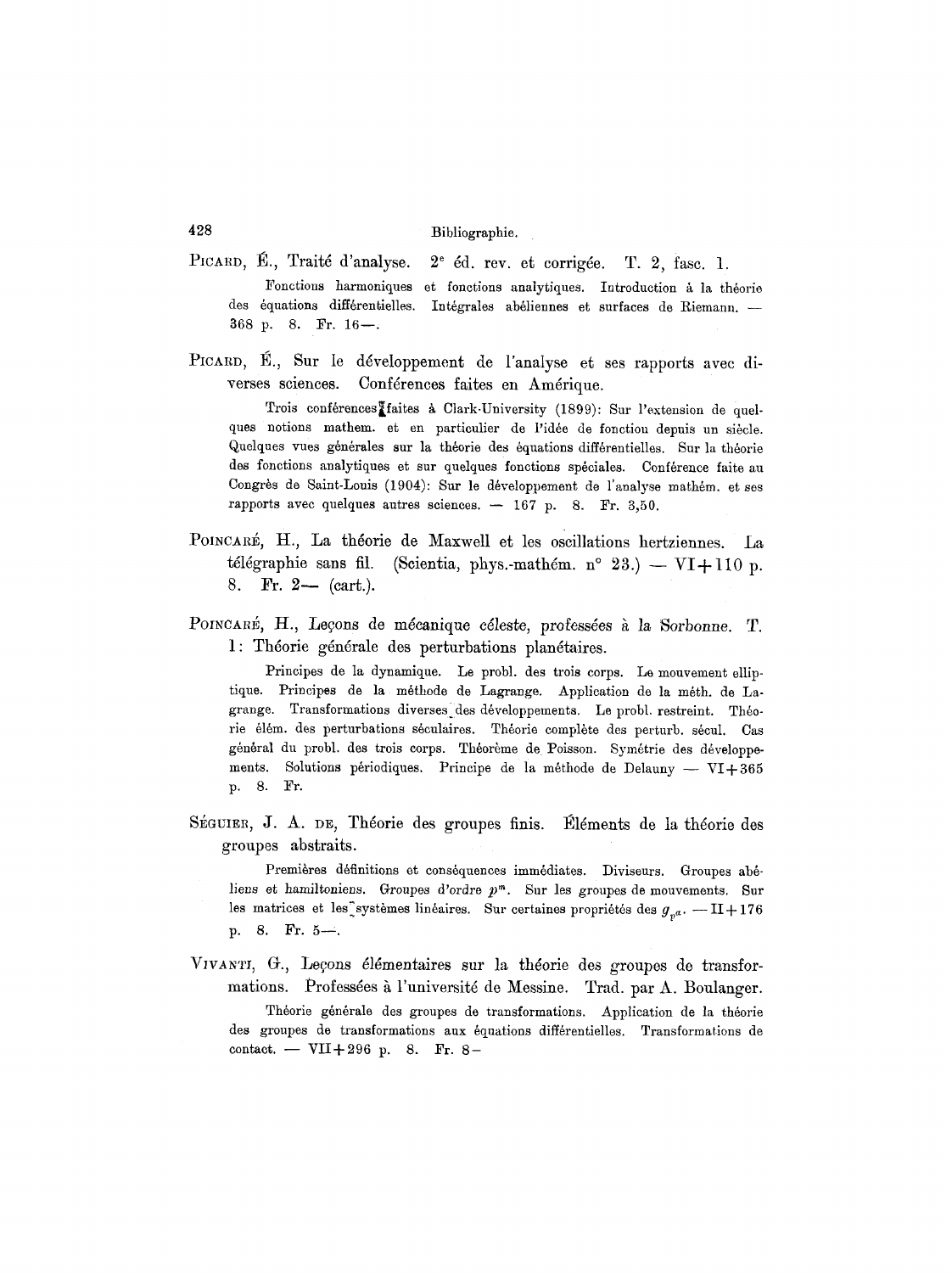# G. J. Göschen.

## Leipzig  $1904-05$ .

BÜRKLEN, O. TH., Formelsammlung und Repetitorium der Mathematik. (Samml. Göschen.)

Arithmetik, Algebra, algebr. Analysis, eb. Geom., Stereom., eb. u. sphär. Trigonom., mathem. Geographie, analyt. Geom. der Ebene u. des Raumes, Differential- u. Integralrechnung. 3 durchgesehene Aufl. -- *227* p. 12. M. 0,80 (geb.).

CLASSEN, J., Theorie der Elektrizität und des Magnetismus. Bd 1-2. (Samml. Schubert  $41-42$ .)

1: Elektrostatik und Elektrokinetik. -- X+184 p. 8. M. 5- (geb.).

- 2: Magnetismus und Elektromagnetismus. IX+251 p. 8. M. 7--(geb.).
- GRIMSEHL, E., Angewandte Potentialtheorie in elementarer Behandlung. Bd 1. (Samml. Schubert 38.)

Allgemeine Potentialtheorie. Die Gravitation. Elektrostatik. - VII+219 p. 8. M. 6- (geb.).

LIEBMANN, HEINRICH, Nichteuklidische Geometrie. (Samml. Schubert 49.)

Das Parallelenpostulat u. seine Scheinbeweise. Aufbau d. Geom. d. hyperbol. Ebene mit Hilfe d. Kreisgeom. d. euklid. Ebene. Synthetische Geom. d. hyperbol. Ebene. Die Trigonometrie in d. hyperbol. Ebene. Längen- u. Inhaltsmessungen mit Benutzung yon Integralen. Analyt. Geom. d. hyperbol. Ebene. Sphärisch-ellipt. Geom. Nichteuklid. Mechanik. Alphabetisches Sachregister. -VIII+248 p. 8. M.  $6,50$  (geb.).

RUNGE, C., Theorie und Praxis der Reihen. (Samml. Schubert 32.)

Reihen von konstanten Grössen. Reihen von Funktionen. Die Fourier'schen Reihen. Unendliche Produkte. Reihenentwicklung der Funktionen mit mehr als zwei Veränderlichen. - 266 p. 8. M.  $6-$  (geb.).

- STURM, A., Geschichte der Mathematik. (Samml. Göschen 226.) Altertum, Mittelalter, Neuzeit.  $- 152$  p. 12. M. 0,80 (geb.).
- VOIGT, W., Thermodynamik. Bd 1—2. (Samml. Schubert 39, 48.) 1: Thermometrie, Kalorimetrie, Wärmeleitung. Thermisch-mechanische Umsetzungen. Mit 43 Figuren. -- XV+360 p. 8. M. 10- (geb.). 2: Thermisch-chemische Umsetzungen. Thermisch.elektrische Umsetzungen. Mit 44 Figuren u. 1 Kurventafel.  $-$  XI+370 p. 8. M. 10-- (geb.).
- VRIES, H. DE, Die Lehre von der Zentralprojektion im vierdimensionalen Raume. Mit 25 Figuren.  $-78$  p. 8. M.  $3-$ .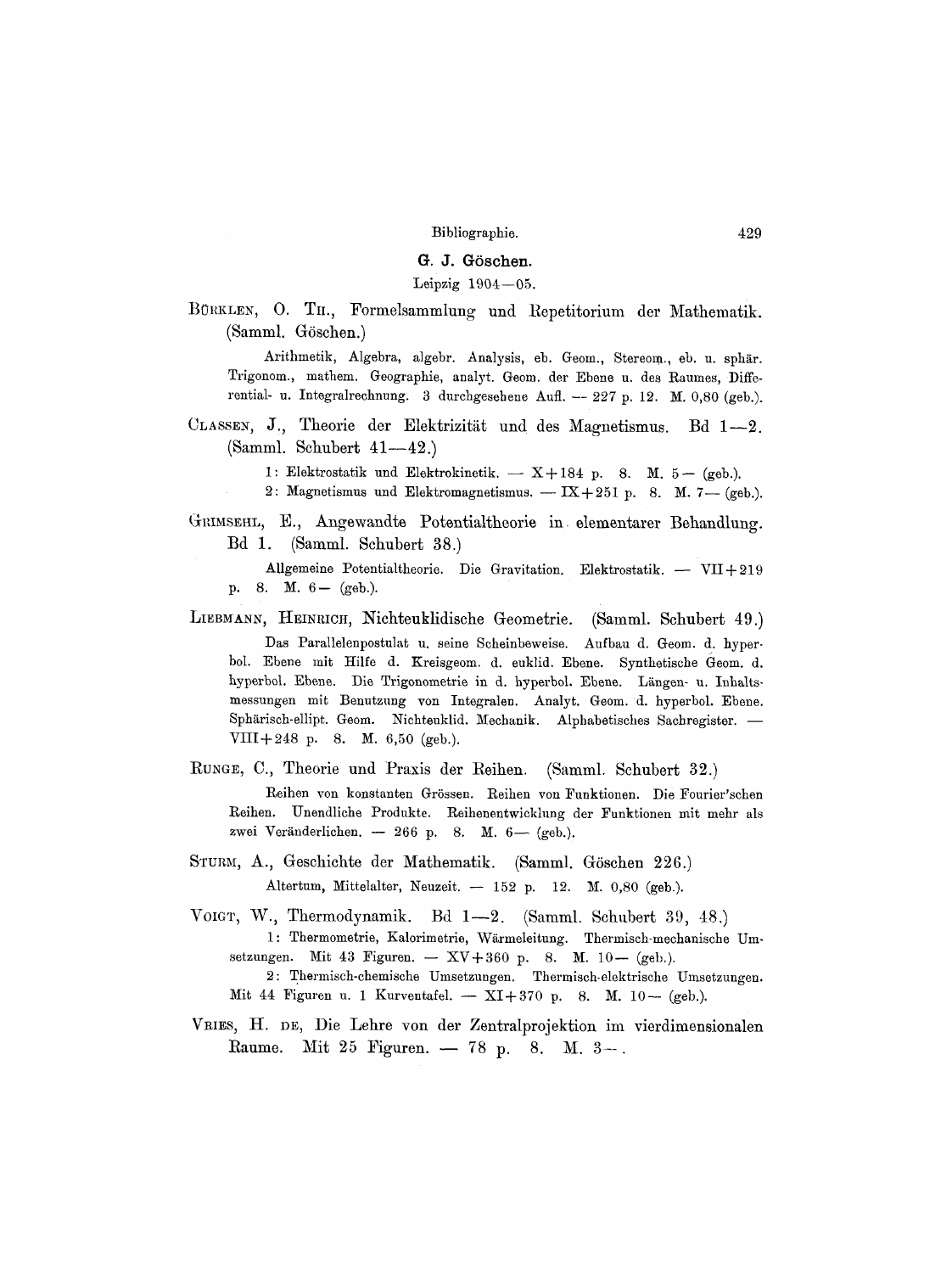### Helwingsche Verlagsbuchhandlung.

Hannover 1905.

KIEPERT, L., Grundriss der Differential und Integral-Rechnung.  $T. 1:$ Differential-Rechnung. 10:te vollst. umgearb. und verm. Aufl. von Mit 181 Figuren im Texte. Dr. Max Stegemann.

Funktionen von einer unabhängigen Veränderlichen. Einige grundlegende Untersuchungen aus der Algebra. Funktionen von mehreren unabhängigen Veränderlichen.  $-$  XX+816 p. 8.

### A. Hermann.

#### Paris 1903-04.

- GREEN, GEORGE, Mathematical papers. Ed. by N. M. Ferrers. Fac-simile reprint.  $\sim$  X+336 p. 8.
- TANNERY, J., Introduction à la théorie des fonctions d'une variable. 2<sup>°</sup> éd. entièrement refondue. T. 1.

Nombres irrationnels. Ensembles. Limites. Séries. Produits infinis. Fonctions élémentaires. Dérivées.  $-$  IX + 422 p. 8. Fr. 14 $-$ .

#### Fr. Hodgson.

London 1904.

CUNNINGHAM, ALLAN, J. C., Quadratic partitions. - XXIII+266 p. 8. Sh.  $12-$  (cloth.).

#### Ulrico Hoepli.

#### Milano 1904.

Pubbl. per cura del comitato per le BRIOSCHI, F., Opere matematiche. onoranze a Francesco Brioschi. T. 3. -  $X+435$  p. 4. L.  $25-$ .

### Lehmann & Stage.

Köpenhamn 1904.

LORENZ, L., Oeuvres scientifiques. Rev. et annotées par H. Valentiner. T. II, fasc. 2.

Portrait. Vie et travaux de L.-V. Lorenz. S. le développement des fonctions au moyen d'intégrales définies. Un théorème sur la fonction potentielle. S. l'évaluation des aires. S. le mouvem. permanent d'un liquide. S. la résolution des éq. algébr. au moyen de séries et d'intégrales définies. Contribution à la théorie des nombres. S. la compensation des erreurs d'observation. S. la réduction du facteur eulérien. Éq. cinétiques fondamentales d'un système de points.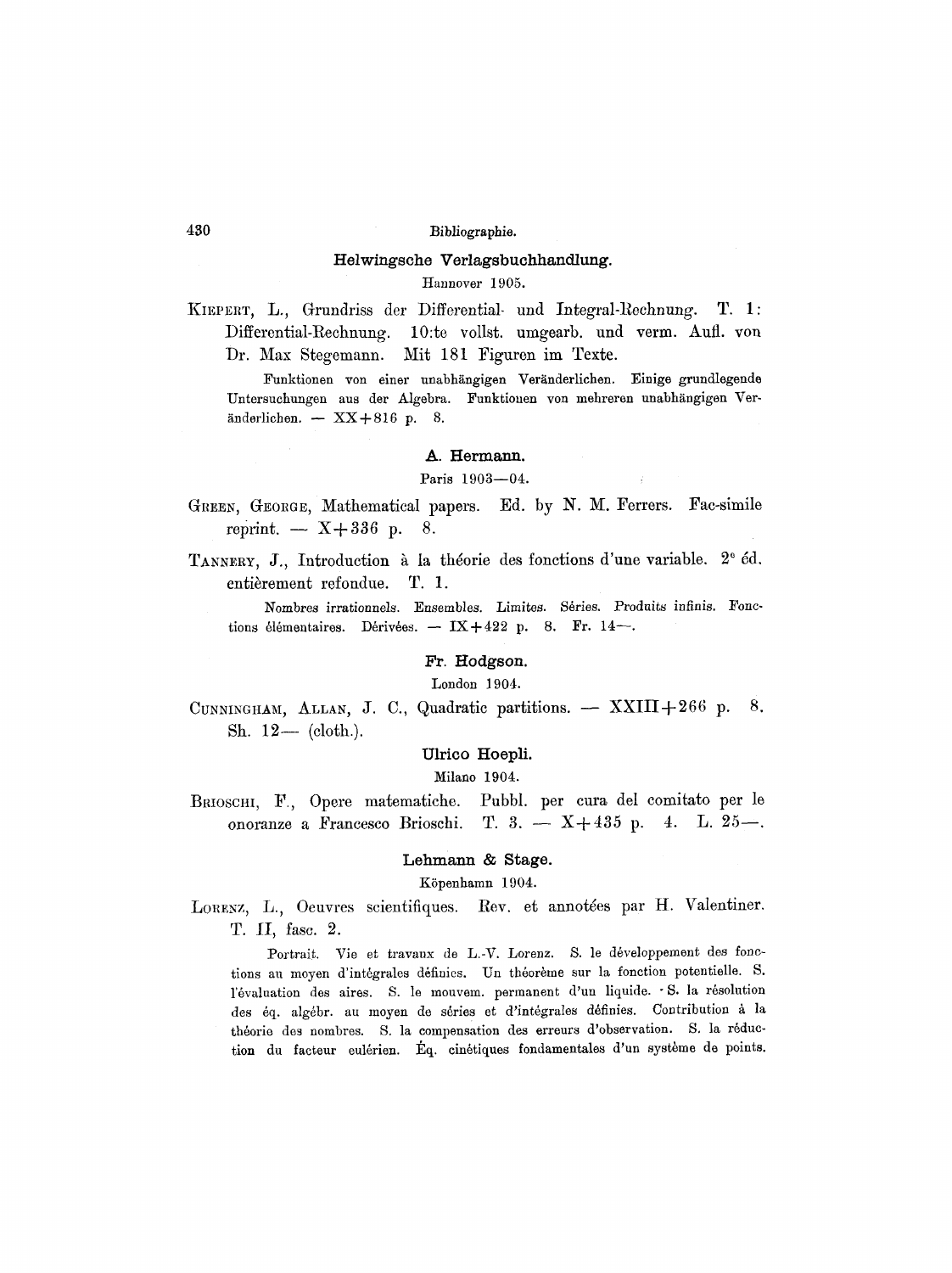S. le développement des fonct. arbitraires au moyen de fonct. données. S. les nombres premiers. Recherches analytiques s. les nombres de nombres premiers.  $-$  XXII+267 p. 8.

## **The Macmillan Company.**

London, New York  $1904-05$ .

CAJORI, F., An introduction to the modern theory of equations.

Some elementary properties of equations. Elementary transformations of eq. Location of the roots of an eq. Approximation to the roots of numerical eq. The algebraic solution of the cubic and quartic. Solution of binomial eq. and reciprocal eq. Symmetric functions of the roots. Elimination. The homographic and the Tschirnhausen transformations. Substitutions. Subsist.-groups. Resolvents of Lagrange. The Galois theory of algebraic numbers. Reducibility. Normal domains. Reduction of the Galois resolvent by adjunction. Solution of eq. from standpoint of the Galois theory. Cyclic eq. Abelian eq. Algebraic solut, of eq.  $-$  IX+239 p. 8. Cloth. Sh. 1,75.

CAMPBELL, D. F., The elements of the differential and integral calculus, with numerous examples.  $- X + 364$  p. 8.

GIBSON, G. A., An introduction to the calculus, based on graphical methods.

Differentiation of powers. Maxima and minima. Differentials. Higher derivatives. Applications to mechanics. Further theorems on differentiation. Integration of powers. Areas. Definite integrals. Integral as limit of a sum. Simpson's rules. Appl. to mechanics. Differentiation of direct trigonometric functions. Integration of direct trigonom, funct. Mean values. Fourier series. Inverse circular funct. Logarithmic and exponential funct. Applications. Curvature. Bending of beams. Catenary. Alternate currents. Double integrals. Graphical integration.  $-$  XIII + 225 p. 8. Cloth.

JOLY, CH. J., A manual of quaternions.

Addition and subtraction of vectors. Multiplication and division of vectors and quaternions. Formulae and interpretations depending on products of vectors. Applications to plane and spherical trigonometry. Geometry of the straight line and plane. The sphere. Differentiation. Linear and vector functions. Quadric surfaces. Geometry of curves and surfaces. Staties. Finite displacements. Strain. Dynamics of a particle. Dynamics. The operator  $\nabla$ . Projective geometry. Hyperspace. Index.  $-$  XVII+320 p. 8. Sh. 10-- (cloth.).

KELLAND, PH. and TAIT, P. G., Introduction to quaternions. 3 ed., prepared by C. G. Knott.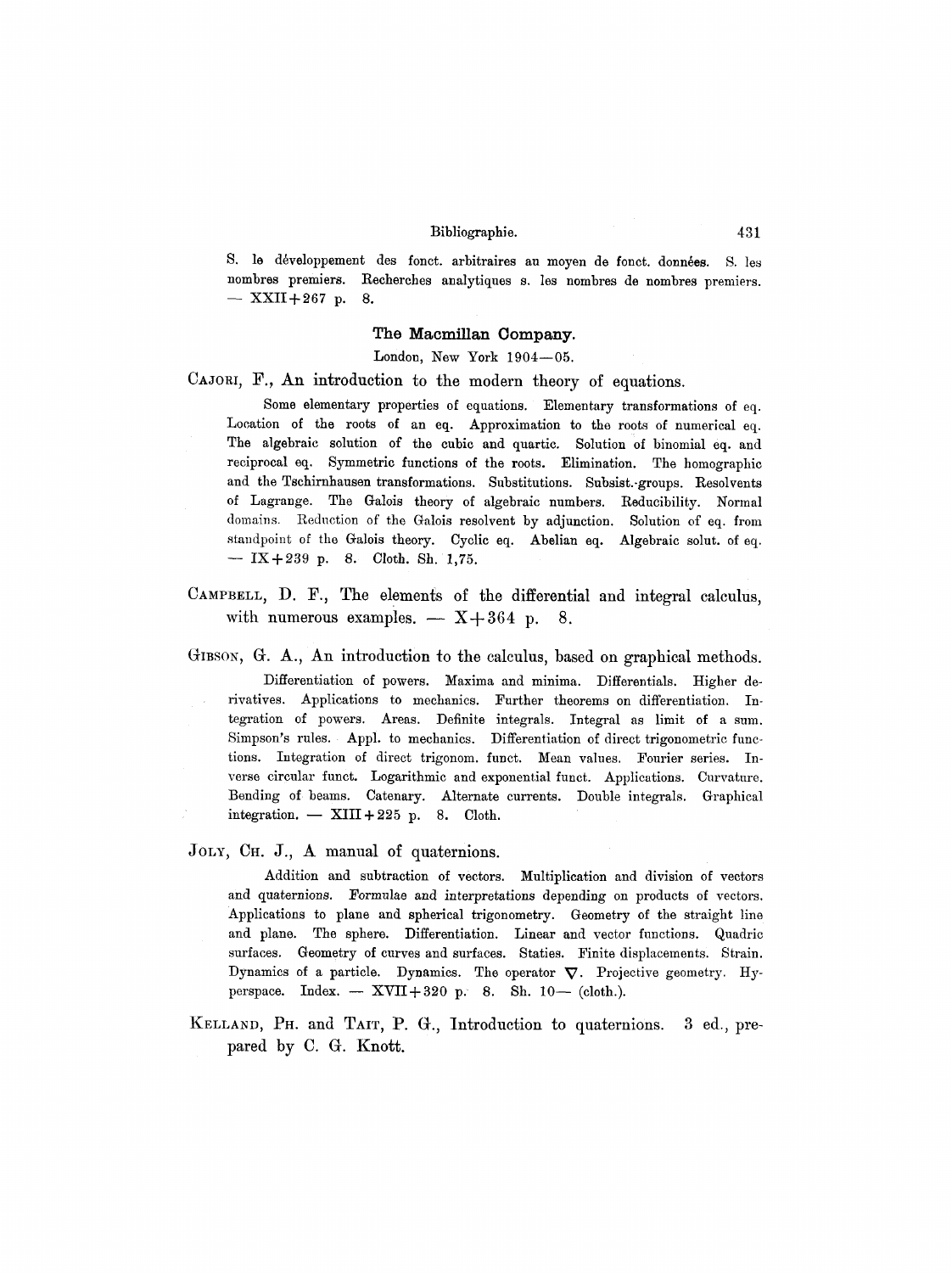# 432 Bibliographic,

Vector addition and subtraction. Quaternions  $\&$  versors or quotients  $\&$  products of vectors. Quaternion products and related developments. Simple geometrical applications. Cones & their sections. Central surfaces of the second order. Miscellaneous geometrical applications. Dynamical applications. Vector equations of the first degree.  $-$  XVII+208 p. 8.

 $R$ IGHI,  $A_{.}$ , Modern theory of physical phenomena. Radio-Activity, Ions, Electrons. Transl. by A. Trowbridge.

Electrolytic ions and electrons. The electrons and the phenomena of light. Nature of the cathode rays. The ions in gases and in solids. Radio-activity. Mass, velocity, and electric charge of the ions and of the electrons. The electrons and the constitution of matter. Bibliography. Index.  $-$  XIII + 165 p. 8. Sh. 5 $-$ (cloth.).

# **Swan Sonnenschein & Co.**

London 1904.

HINTON, C. H., The fourth dimension.  $-$  VIII+247 p. 8.

# B. G. Teubner.

#### Leipzig 1904.

- CESARO, E., Elementares Lehrbuch der algebraischen Analysis und der Infinitesimalrechnung, mit zahlreichen Ubungsbeispielen. Nach einem Manuskript des Verfassers deutsch, hrsg. yon Gerhard Kowalewski. Theorie der Determinanten. Lineare und quadratische Formen. Irrationale Zahlen. Grenzwerthe. Unendl. Reihen u. Produkte. Theorie der Funktionen. Komplexe Zahlen u. Quaternionen. Algebr. Gleichungen. Differentialrechnung. Integralrechnung. Sachregister. - 894 p. 8. M. 15- (geb.).
- WEBSTER, A. G., The dynamics of particles and of rigid, elastic, and fluid bodies. (B. G. Teubners Sammlung yon Lehrbiichern auf dem Geb. d. math. Wiss., Bd 11.)

Kinematics of a point. Laws of motion. Important particular motions of a material point. General principles. Work and energy. Principle of least action. Generalized equations of motion. Oscillations and cyclic motions. Systems of vectors. Distribution of mass. Instantaneous motion. Dynamics of rotating bodies. Newtonian potential function. Dynamics of deformable bodies. Statics of deformable bodies. Hydrodynamics. List of works consulted by the author.  $- XI + 588$  p. 8. **M.**  $14-$  (geb.).

## **The University of Chicago Press.**

#### Chicago 1904.

BOLZA, O., Lectures on the calculus of variations. (The decennial publications of the university of Chicago. 2nd series. Vol. 14.)